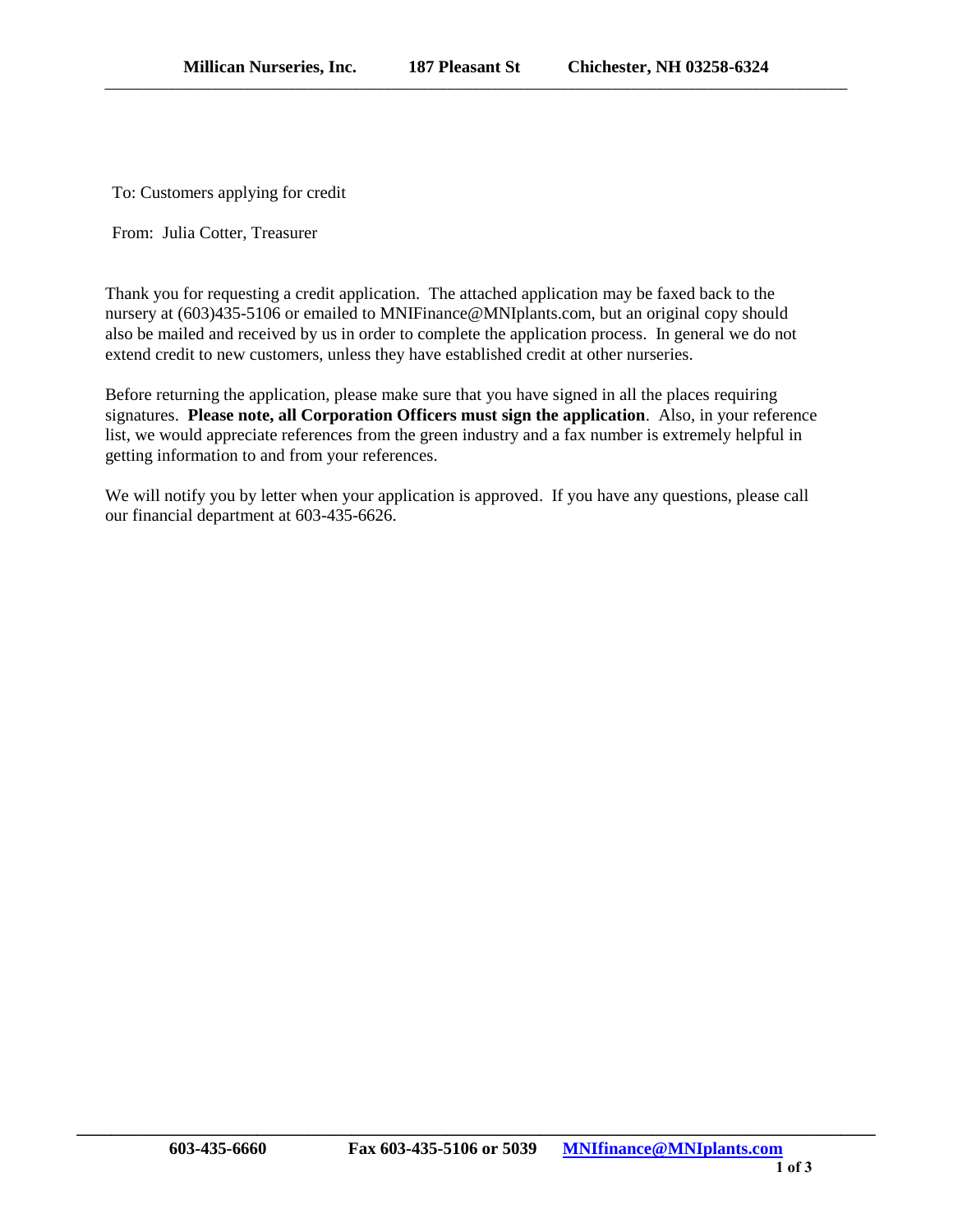## *Nursery Industry* **UNIFORM CONFIDENTIAL CREDIT APPLICATION & PURCHASE ORDER AGREEMENT (For the wholesale trade; NOT for consumer or retail use)**

**\_\_\_\_\_\_\_\_\_\_\_\_\_\_\_\_\_\_\_\_\_\_\_\_\_\_\_\_\_\_\_\_\_\_\_\_\_\_\_\_\_\_\_\_\_\_\_\_\_\_\_\_\_\_\_\_\_\_\_\_\_\_\_\_\_\_\_\_\_\_\_\_\_\_\_\_\_\_\_\_\_\_\_\_\_\_\_\_\_\_\_\_\_\_\_\_\_\_\_\_\_\_\_\_\_\_\_\_\_\_\_\_\_\_\_\_\_**

**We welcome your interest in doing business with our company! All information submitted will be held in strictest confidence and used solely to determine your line of credit. This form must be signed in the spaces indicated.**

| <b>FIRM NAME</b>                                                                                                                                                                                                                                |                |             | <b>TELEPHONE</b> (                                                                                                     | $\mathcal{L}$      | <u>_______________________________</u>                                                                                                                                                                                                                                                                                                                      |
|-------------------------------------------------------------------------------------------------------------------------------------------------------------------------------------------------------------------------------------------------|----------------|-------------|------------------------------------------------------------------------------------------------------------------------|--------------------|-------------------------------------------------------------------------------------------------------------------------------------------------------------------------------------------------------------------------------------------------------------------------------------------------------------------------------------------------------------|
|                                                                                                                                                                                                                                                 |                |             | FAX:                                                                                                                   |                    | the company of the company of the                                                                                                                                                                                                                                                                                                                           |
| CITY STATE ZIP<br>ADDRESS AND ARRAIGNMENT CONTROL AND THE STATE OF THE STATE OF THE STATE OF THE STATE OF THE STATE OF THE STATE OF THE STATE OF THE STATE OF THE STATE OF THE STATE OF THE STATE OF THE STATE OF THE STATE OF THE STATE OF THE |                |             |                                                                                                                        |                    |                                                                                                                                                                                                                                                                                                                                                             |
| LEGAL STATUS (check one) PROPRIETORSHIP PARTNERSHIP                                                                                                                                                                                             |                |             | INCORPORATED IN: STATE 1999.                                                                                           |                    |                                                                                                                                                                                                                                                                                                                                                             |
|                                                                                                                                                                                                                                                 |                |             |                                                                                                                        |                    |                                                                                                                                                                                                                                                                                                                                                             |
| NATURE OF BUSINESS (i.e., Retail, Landscape, Etc.)                                                                                                                                                                                              |                |             |                                                                                                                        |                    |                                                                                                                                                                                                                                                                                                                                                             |
| <b>OFFICERS/OWNERS NAMES</b>                                                                                                                                                                                                                    | <b>TITLES</b>  | <b>AGES</b> | <b>RESIDENCE ADDRESS</b>                                                                                               |                    | <b>TELEPHONE</b>                                                                                                                                                                                                                                                                                                                                            |
|                                                                                                                                                                                                                                                 |                |             | <u> 1980 - Johann Barn, mars eta bainar eta industrial eta erromana eta erromana eta erromana eta erromana eta e</u>   | $\sqrt{2}$         | $\begin{array}{c} \rule{0.2cm}{0.15mm} \begin{array}{ccc} \rule{0.2cm}{0.15mm} \rule{0.2cm}{0.15mm} \rule{0.2cm}{0.15mm} \rule{0.2cm}{0.15mm} \rule{0.2cm}{0.15mm} \rule{0.2cm}{0.15mm} \rule{0.2cm}{0.15mm} \rule{0.2cm}{0.15mm} \rule{0.2cm}{0.15mm} \rule{0.2cm}{0.15mm} \rule{0.2cm}{0.15mm} \rule{0.2cm}{0.15mm} \rule{0.2cm}{0.15mm} \rule{0.2cm}{0.$ |
|                                                                                                                                                                                                                                                 |                |             |                                                                                                                        | -6                 | $\overline{a}$                                                                                                                                                                                                                                                                                                                                              |
|                                                                                                                                                                                                                                                 |                |             | <u> 1999 - Johann John Stone, mars et al. 1999 - John Stone, mars et al. 1999 - John Stone, mars et al. 1999 - Joh</u> | - (                |                                                                                                                                                                                                                                                                                                                                                             |
|                                                                                                                                                                                                                                                 |                |             |                                                                                                                        |                    |                                                                                                                                                                                                                                                                                                                                                             |
| <b>NAME</b>                                                                                                                                                                                                                                     | <b>ADDRESS</b> |             |                                                                                                                        | Phone(             | $\overline{a}$                                                                                                                                                                                                                                                                                                                                              |
|                                                                                                                                                                                                                                                 |                |             |                                                                                                                        |                    |                                                                                                                                                                                                                                                                                                                                                             |
|                                                                                                                                                                                                                                                 |                |             |                                                                                                                        | FAX(               | $\frac{1}{2}$ and $\frac{1}{2}$ and $\frac{1}{2}$ and $\frac{1}{2}$ and $\frac{1}{2}$ and $\frac{1}{2}$ and $\frac{1}{2}$ and $\frac{1}{2}$ and $\frac{1}{2}$ and $\frac{1}{2}$ and $\frac{1}{2}$ and $\frac{1}{2}$ and $\frac{1}{2}$ and $\frac{1}{2}$ and $\frac{1}{2}$ and $\frac{1}{2}$ a                                                               |
|                                                                                                                                                                                                                                                 |                |             |                                                                                                                        | <b>Phone</b>       | $\overline{\phantom{a}}$                                                                                                                                                                                                                                                                                                                                    |
|                                                                                                                                                                                                                                                 |                |             |                                                                                                                        | FAX(               |                                                                                                                                                                                                                                                                                                                                                             |
|                                                                                                                                                                                                                                                 |                |             |                                                                                                                        | <b>Phone</b>       | $\sqrt{2}$                                                                                                                                                                                                                                                                                                                                                  |
|                                                                                                                                                                                                                                                 |                |             |                                                                                                                        | FAX(               | $\mathbf{C}$                                                                                                                                                                                                                                                                                                                                                |
|                                                                                                                                                                                                                                                 |                |             |                                                                                                                        | <b>Phone</b> (     | $\overline{\phantom{a}}$                                                                                                                                                                                                                                                                                                                                    |
|                                                                                                                                                                                                                                                 |                |             |                                                                                                                        | $\mathbf{Fax}$ (   | $\mathbf{C}$                                                                                                                                                                                                                                                                                                                                                |
| <b>BANK REFERENCE: NAME &amp; BRANCH EXECUTE AND RESIDENCE AND RESIDENCE AND RESIDENCE AND RESIDENCE AND RESIDENCE AND RESIDENCE AND RESIDENCE AND RESIDENCE AND RESIDENCE AND RESIDENCE AND RESIDENCE AND RESIDENCE AND RESIDENCE A</b>        |                |             |                                                                                                                        | <b>TELEPHONE</b> ( |                                                                                                                                                                                                                                                                                                                                                             |
|                                                                                                                                                                                                                                                 |                |             |                                                                                                                        | Fax $($            | $\begin{array}{c} \hline \end{array}$                                                                                                                                                                                                                                                                                                                       |
| <b>Address</b>                                                                                                                                                                                                                                  |                |             | Officer/Dept.                                                                                                          |                    | Ck. A covunt #                                                                                                                                                                                                                                                                                                                                              |
| Loan Account #                                                                                                                                                                                                                                  |                |             | With                                                                                                                   |                    |                                                                                                                                                                                                                                                                                                                                                             |
| <b>AMOUNT OF CREDIT DESIRED \$</b>                                                                                                                                                                                                              |                |             |                                                                                                                        |                    |                                                                                                                                                                                                                                                                                                                                                             |

*TERMS: Applicant is hereby advised that our regularly stated terms are net due 30 days. Past due accounts will be assessed a service charge of 1.5% per month or at a rate not to exceed lawful limits. All claims for errors or unsatisfactory stock must be reported upon receipt and confirmed by written memorandum within 10 days lest all consideration be waived. If payment is made using a credit card after the invoice due date, an additional 3% fee will be charged.*

**\_\_\_\_\_\_\_\_\_\_\_\_\_\_\_\_\_\_\_\_\_\_\_\_\_\_\_\_\_\_\_\_\_\_\_\_\_\_\_\_\_\_\_\_\_\_\_\_\_\_\_\_\_\_\_\_\_\_\_\_\_\_\_\_\_\_\_\_\_\_\_\_\_\_\_\_\_\_\_\_\_\_\_\_\_\_\_\_\_\_\_\_\_**

*Agreed and accepted. Signed\_\_\_\_\_\_\_\_\_\_\_\_\_\_\_\_\_\_\_\_\_\_\_\_\_\_\_\_\_\_*